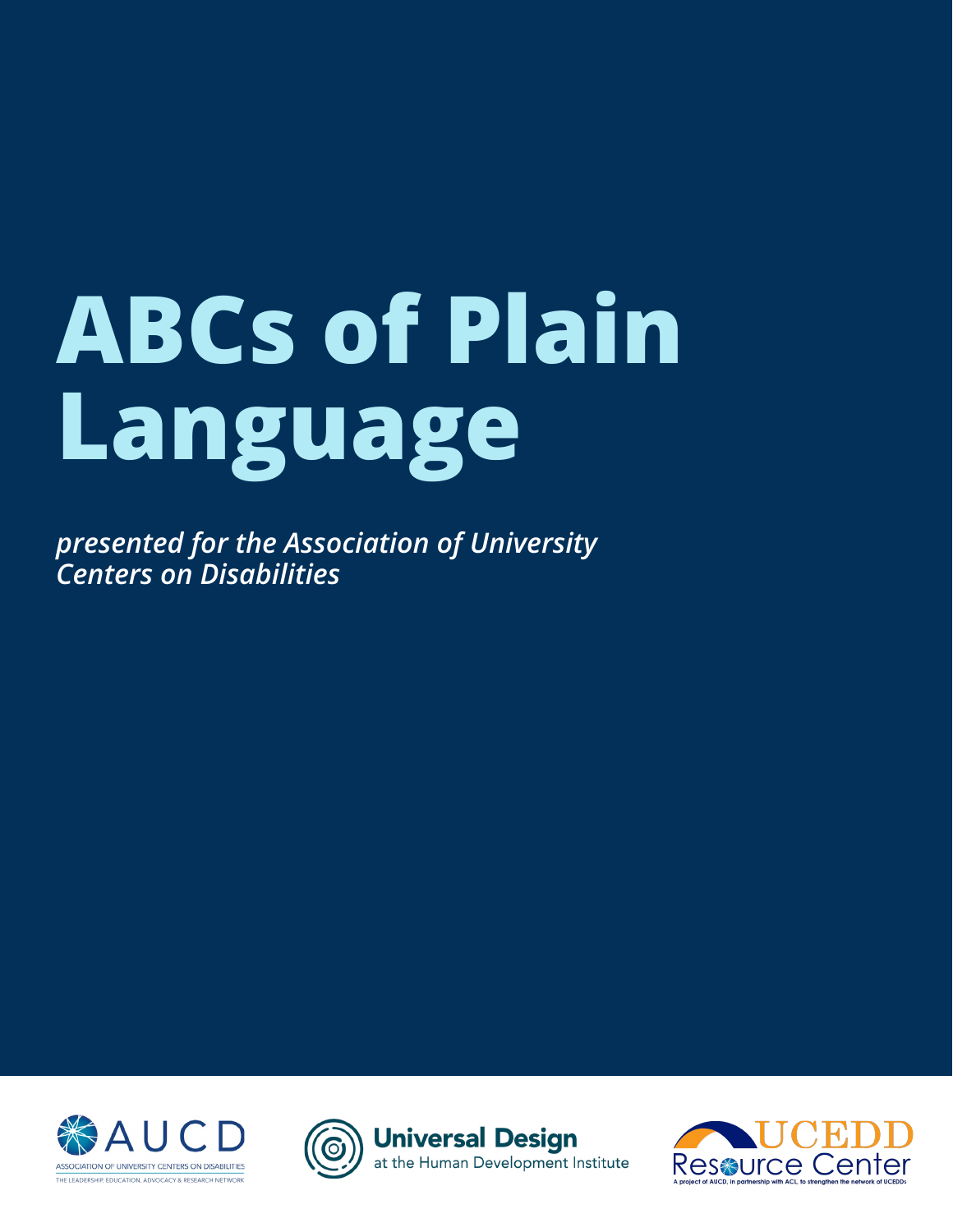# **Active Voice**

- Avoid writing in past tense
- Subject comes first to keep the emphasis on the subject
- Makes it easier to understand who the subject is

#### **Example**

**The ballots were counted by the volunteers.** 

**States the provided insurance**

**The volunteers count the ballots.**

**States providing insurance**

#### **Your Turn! Rewrite the sentences to make the text clear.**

Senators were asked to indicate if they agreed with the proposed change. Participants indicated if they agreed or disagreed with the statement.

### **Bulleted Lists**

- Avoid long lists separated by commas
- Bullets emphasize ideas
- Lists are easier to read
- Encourage future reading by adding Continue Reading with a link for more information

#### **Example**

**Symptoms include fever, chills, cough, shortness of breath, and fatigue.** 

**Symptoms include:**

- **• Fever**
	- **• Chills • Fatigue**

**• Shortness of breath**

**• Cough**

#### **Your Turn! Rewrite the sentences to make the text clear.**

To make decisions that reflect best practices, educators take into consideration what they know about child development and learning, each child as an individual, and each child's social and cultural context (from naeyc.org)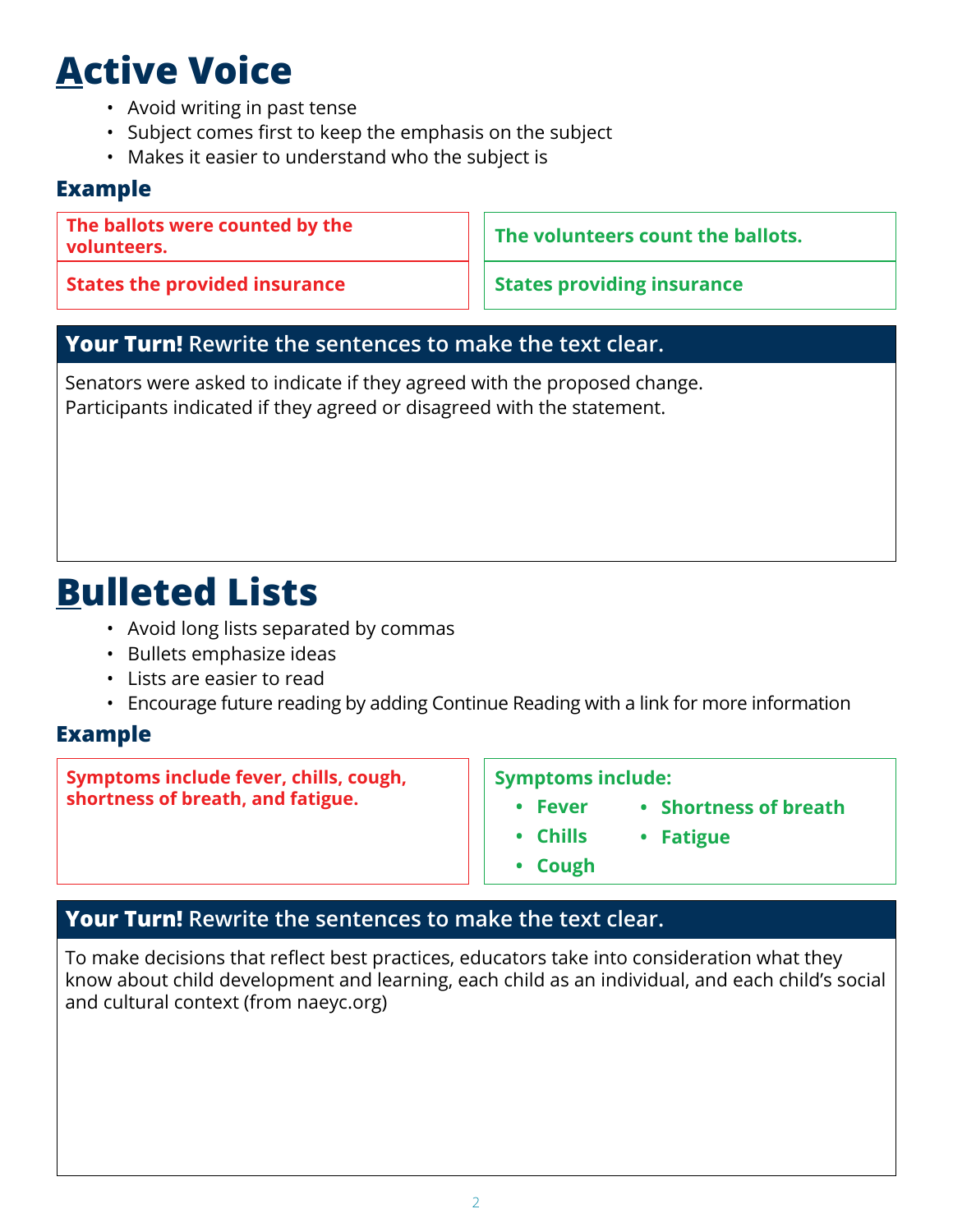# **Consistent**

- Avoid using different terms to describe something
- Use consistent terms throughout
- Build a thesaurus for your organization

### **Examples of Words that Should be Consistent**

| <b>Student</b>                                               | VS. | <b>Child</b> | VS.                                  | <b>3rd Grader</b> |
|--------------------------------------------------------------|-----|--------------|--------------------------------------|-------------------|
| <b>People with disabilities</b>                              |     | VS.          | <b>Individuals with disabilities</b> |                   |
| <b>Senior citizens</b>                                       |     | VS.          |                                      | The elderly       |
| U.S.                                                         | VS. | US           | VS.                                  | <b>America</b>    |
| Your Turn! Consider inconsistent terms in your organization. |     |              |                                      |                   |

Assign a point person to take the lead on having a consistent list of terms. Write some of the terms below.

### **Doublets**

- Avoid using two different consecutive words to describe the same thing
- These are words with similar meanings used, where both words are not required.

#### **Example**

| <b>Knowledge and information</b> | <b>Choose one</b> |
|----------------------------------|-------------------|
| <b>Cease and desist</b>          | <b>Stop</b>       |
| <b>Begin and commence</b>        | <b>Start</b>      |

### **Your Turn! Rewrite the sentences to make the text clear.**

The car came with a warranty providing a guarantee the car will operate. The abbreviated and abridged version was available online.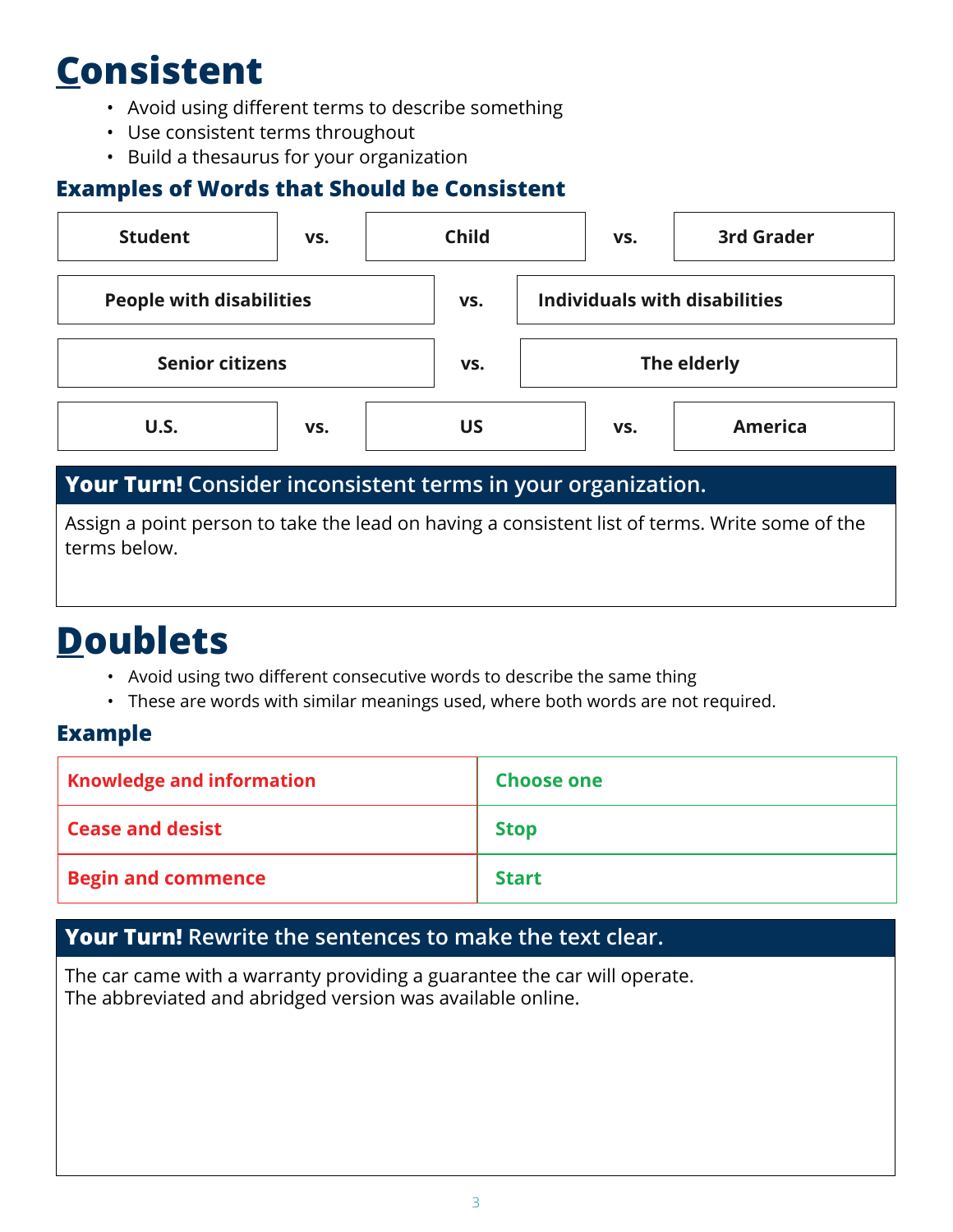# **Explain**

- Use definitions to explain complex terms.
- Only define terms not commonly used.
- Make instructions clear and easy for your user to understand.
- Assess what your users already know about the subject.

#### **Example**

| Please take a number to secure your place in<br>line. Ring the bell if you need assistance. | If the counter is unattended, please ring bell<br>for attention. To continue shopping while your<br>order is being fulfilled, please take a number.                     |
|---------------------------------------------------------------------------------------------|-------------------------------------------------------------------------------------------------------------------------------------------------------------------------|
| <b>Federal statutes prohibit discrimination in</b><br>the workplace.                        | These laws protect people against<br>discrimination. Discrimination is when a<br>person is treated unfairly or badly because a<br>person is part of a particular group. |

### **Your Turn! Rewrite the sentence to make the text clear.**

Fill out the absentee ballot and return in the mail.

### **Avoid Filler Phrases**

- Avoid using filler phrases, which are needless words and phrases that do not add meaning to the text.
- Choose concise words and phrases

#### **Example**

| AUCD likes to think outside of the box when it                     | AUCD serves people with disabilities in                                                             |
|--------------------------------------------------------------------|-----------------------------------------------------------------------------------------------------|
| comes to accessibility.                                            | creative ways.                                                                                      |
| Having a diverse group of people is value<br>added to the process. | Having a diverse group of people is<br>important. They may have more to add to the<br>conversation. |

### **Your Turn! Rewrite the sentence to make the text clear.**

Let's put a pin in this conversation for now.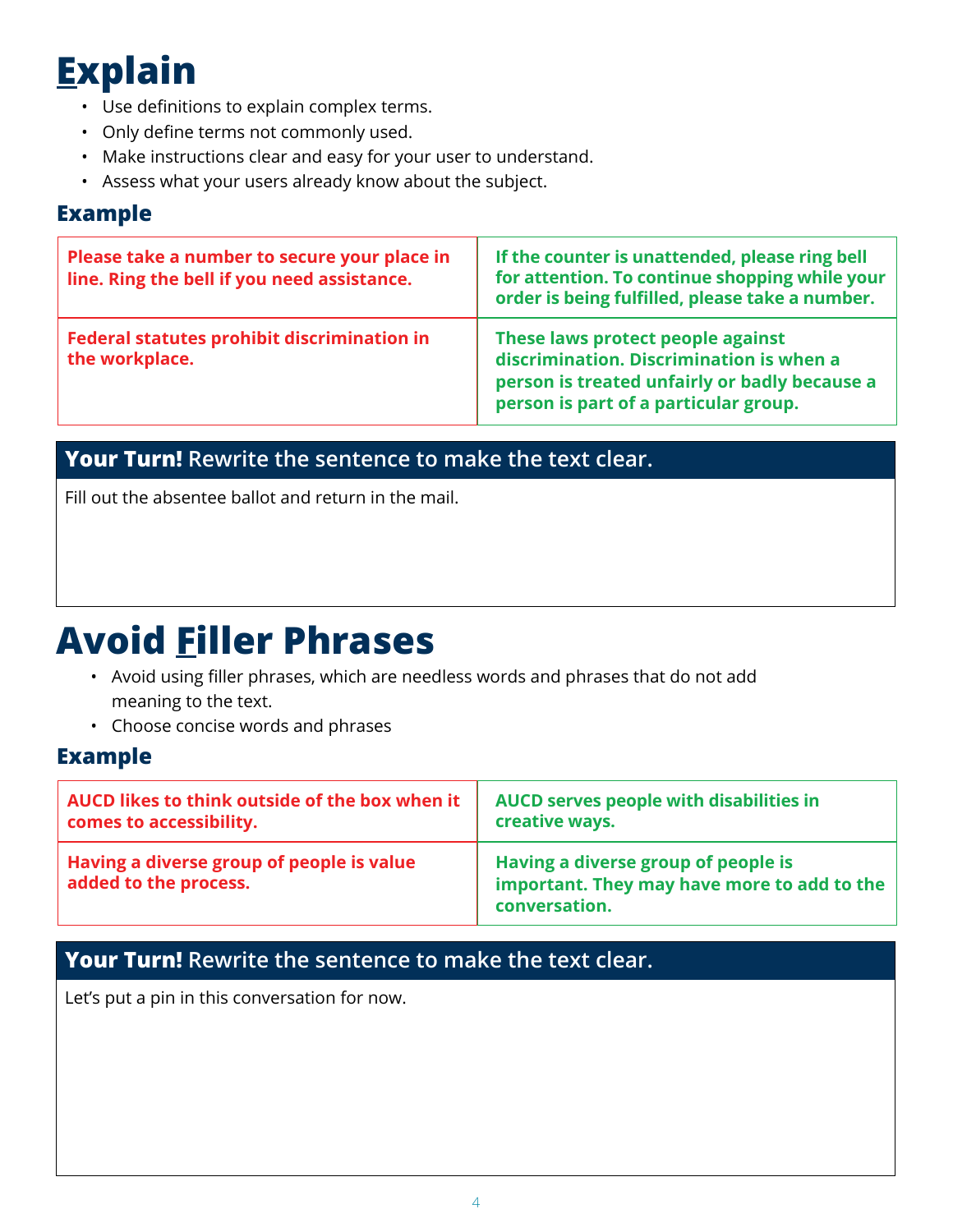### **Guide User**

- Who is your audience?
- What does your audience already know about the subject?
- What does your audience need to know?
- What questions will your audience have?
- What is the best outcome for your agency? What do you need to say to get this outcome?
- What is the best outcome for your audience? What do you need to say to get this outcome?

### **Your Turn!**

Think about a brochure you regularly give to people. Who is your audience? What is the best outcome for your audience? What do you need to say to get this outcome? Write your answers below.

### **Heading**

- Use headings to help organize ideas.
	- Question headings: "Why do we use headings?
	- Statement Headings: "This is the heading."
	- Topic Headings: "Application"
- Add bold and italics to highlight concepts

#### **Example**

| To vote via mail-in ballot, request a ballot<br>online. Once you receive your ballot, fill it out<br>and return to cast your vote. | How can I vote with a <i>mail-in ballot?</i><br>Visit www.vote.gov to request a mail-in ballot.<br>You will receive the ballot in your mailbox.<br>Open the envelope and follow the instructions<br>carefully. Use a blue or black ink pen to mark<br>your choice. Be sure to sign both envelopes. |  |
|------------------------------------------------------------------------------------------------------------------------------------|----------------------------------------------------------------------------------------------------------------------------------------------------------------------------------------------------------------------------------------------------------------------------------------------------|--|
|                                                                                                                                    | To cast your vote, put the ballot back in the<br>large envelope and seal it. You do not need<br>to address the envelope or add a stamp. That<br>has already been done for you. Place it in the<br>mailbox for a mail carrier to pick up.                                                           |  |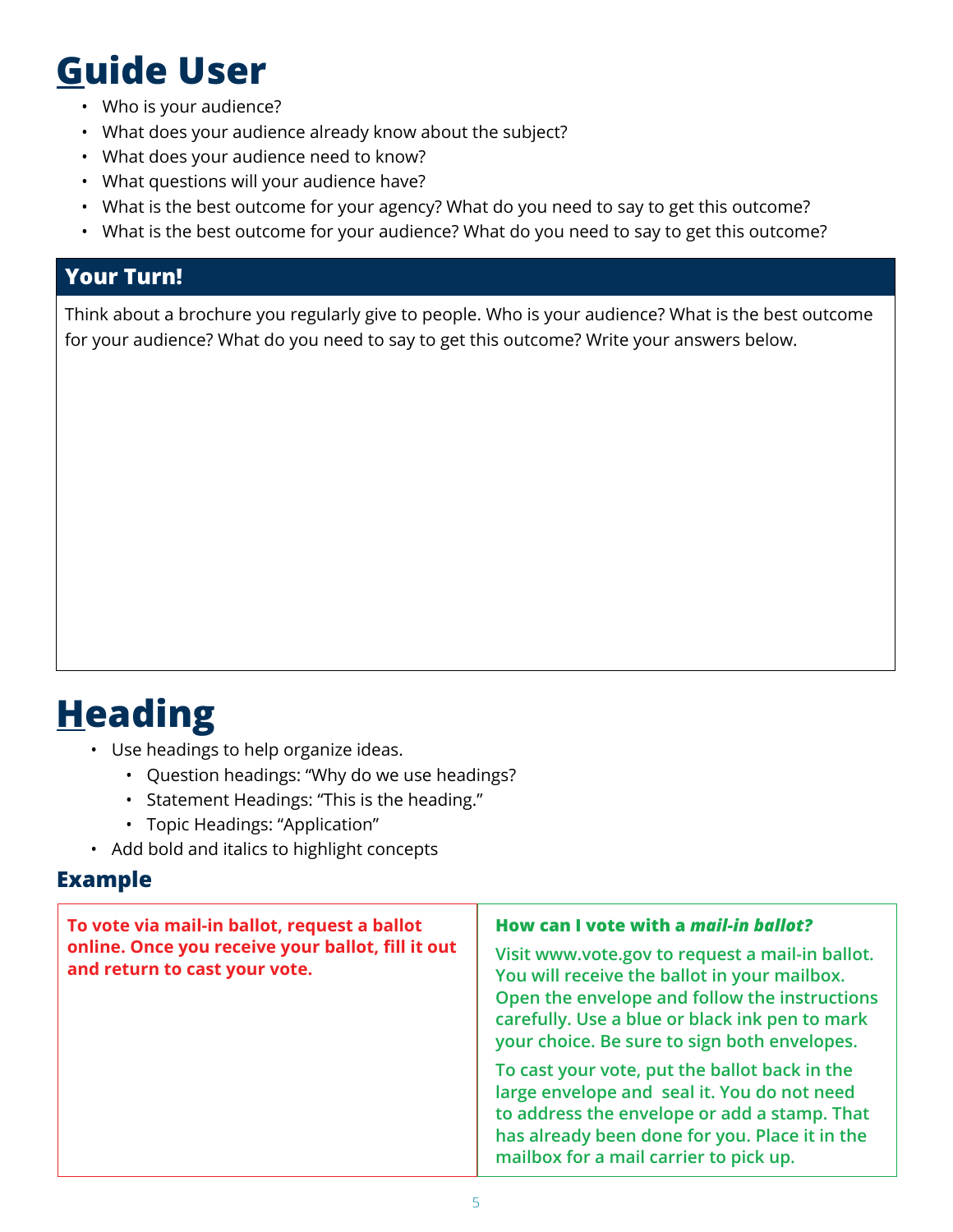# **Information Organized**

- Avoid starting text with information important to you
- Start your text by stating what your purpose and goal for sharing the information is
- The most essential information should be at the beginning. Include background information at the end. Background information includes things like your organization's name and mission statement.

#### **Example**

### **Jargon**

- Avoid using complicated language to impress the reader
- Make technical language as clear as possible
- Substitute with everyday language

#### **Example**

| As an organization, the information<br>disseminated in communication must remain<br>bipartisan. | The information our organization gives people<br>should support everyone and their ideas. |
|-------------------------------------------------------------------------------------------------|-------------------------------------------------------------------------------------------|
| Pass me the sodium chloride.                                                                    | Pass me the salt.                                                                         |

### **Your Turn! Rewrite the sentence to make the text clear.**

During our afternoon assembly, we will discuss federal legislature relating to accommodations.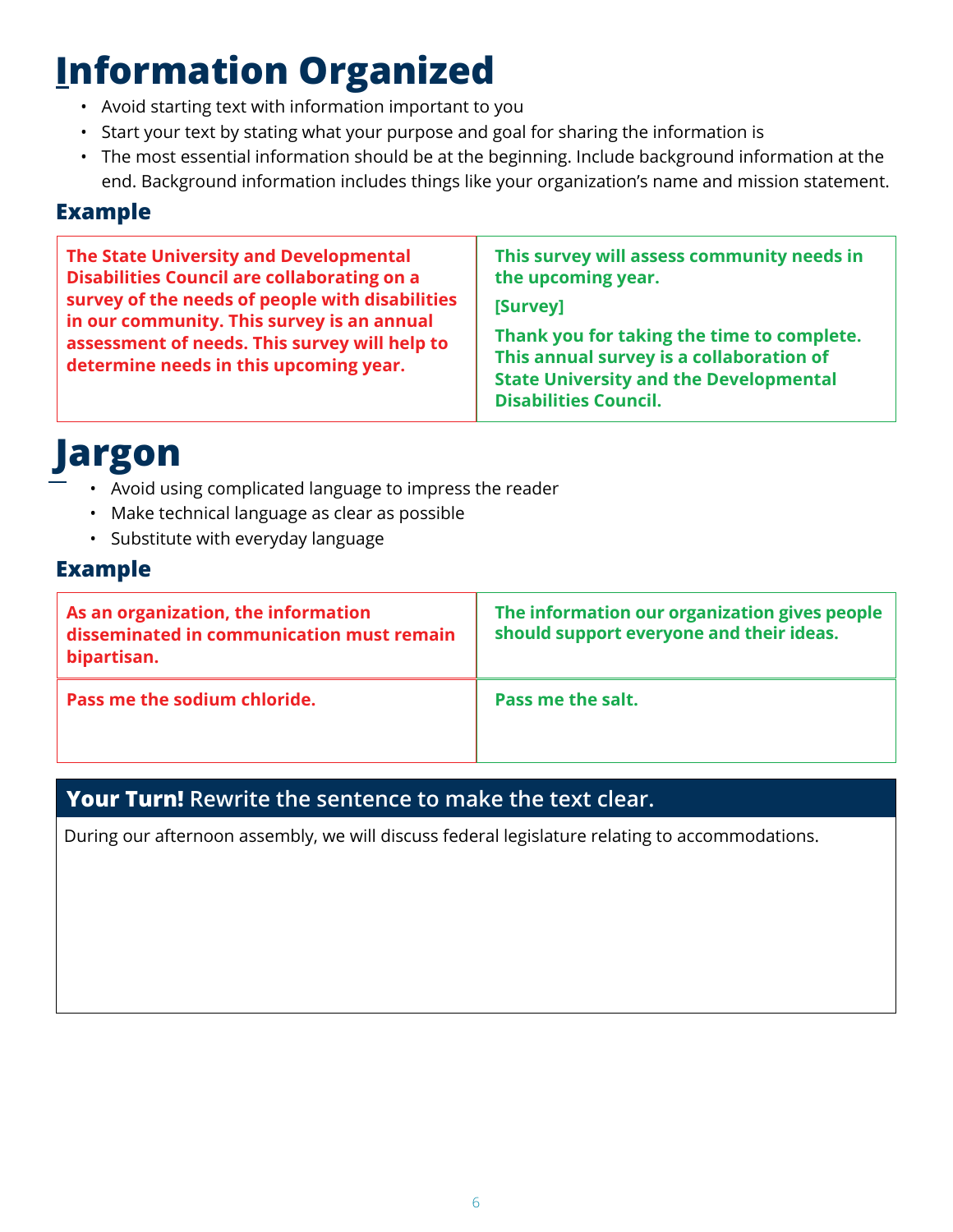### **aKronyms**

- Avoid acronyms and abbreviations
- Common abbreviations are okay (PhD, ATM, BMW, FBI)
- Consider a nickname rather than an acronym
	- The Developmental Disabilities Council can be shorted to "the Council"
- Don't provide acronyms for terms you don't use

#### **Example**

**TAALC TAALC TEALC TEALC TEALC TEALC TEALC TEALC TEALC TEALC TEALC TEALC TEALC TEALC TEALC TEALC TEALC TEALC TEALC TEALC TEALC TEALC TEALC TEALC TEALC TEALC TEALC TEALC Communication** 

#### **Your Turn! Rewrite the sentences to make the text clear.**

The Mental Health and Developmental Disabilities National Training Center provides mental health services for people with developmental disabilities. The Mental Health and Developmental Disabilities National Training Center is a collaboration between the University Centers for Excellence in Developmental Disabilities.

### **Positive Language**

• Avoid double negatives

#### **Examples**

| If the application is not signed, it cannot be | The application must be signed to be |
|------------------------------------------------|--------------------------------------|
| approved.                                      | approved.                            |
| Now fewer than five people                     | Five people at a minimum             |

### **Your Turn! Rewrite the sentence to make the text clear.**

An application for a grant does not become void if it does not include a budget.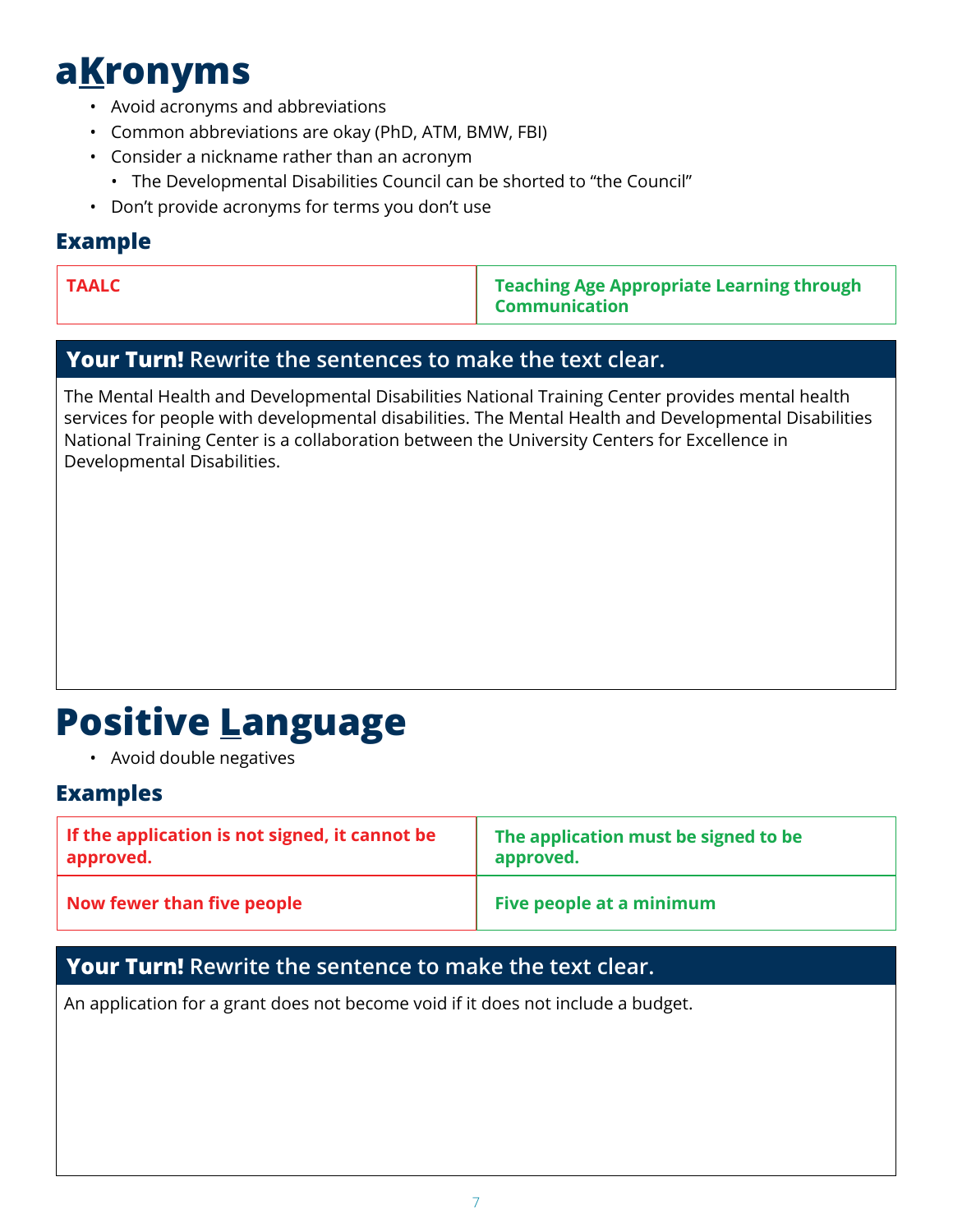# **Modifiers**

- A modifier is a word or phrase that describes another word or group of words. That word or phrase could be a noun, verb or an adjective.
- Avoid using common modifiers, as they don't add anything to the sentence
- Examples of modifiers include: absolutely, actually, completely, really, quite, totally, very

#### **Examples**

**This is quite literally one of the very best resources I have actually seen.** 

**This is one of the best resources I have ever seen.** 

#### **Your Turn! Rewrite the sentences to make the text clear.**

We are completely sure the data is correct. There is absolutely no reason for the application to verified without proof.

### **proNouns**

- Address the user by using "you"
- Define who "you" is. For example, "This regulation tells you, the loan applicant, how to apply."
- Speak to the person reading your document
- Convey responsibility to the user
- Avoid using she/her or he/his

#### **Examples**

| Individuals and organizations wishing to<br>apply should submit the application by<br>Tuesday. | $\vert$ If you wish to apply, submit your application<br>by Tuesday. |
|------------------------------------------------------------------------------------------------|----------------------------------------------------------------------|
|------------------------------------------------------------------------------------------------|----------------------------------------------------------------------|

#### **Your Turn! Rewrite the sentence to make the text clear.**

The applicant should submit his or her request no later than Tuesday if he or she wishes to apply.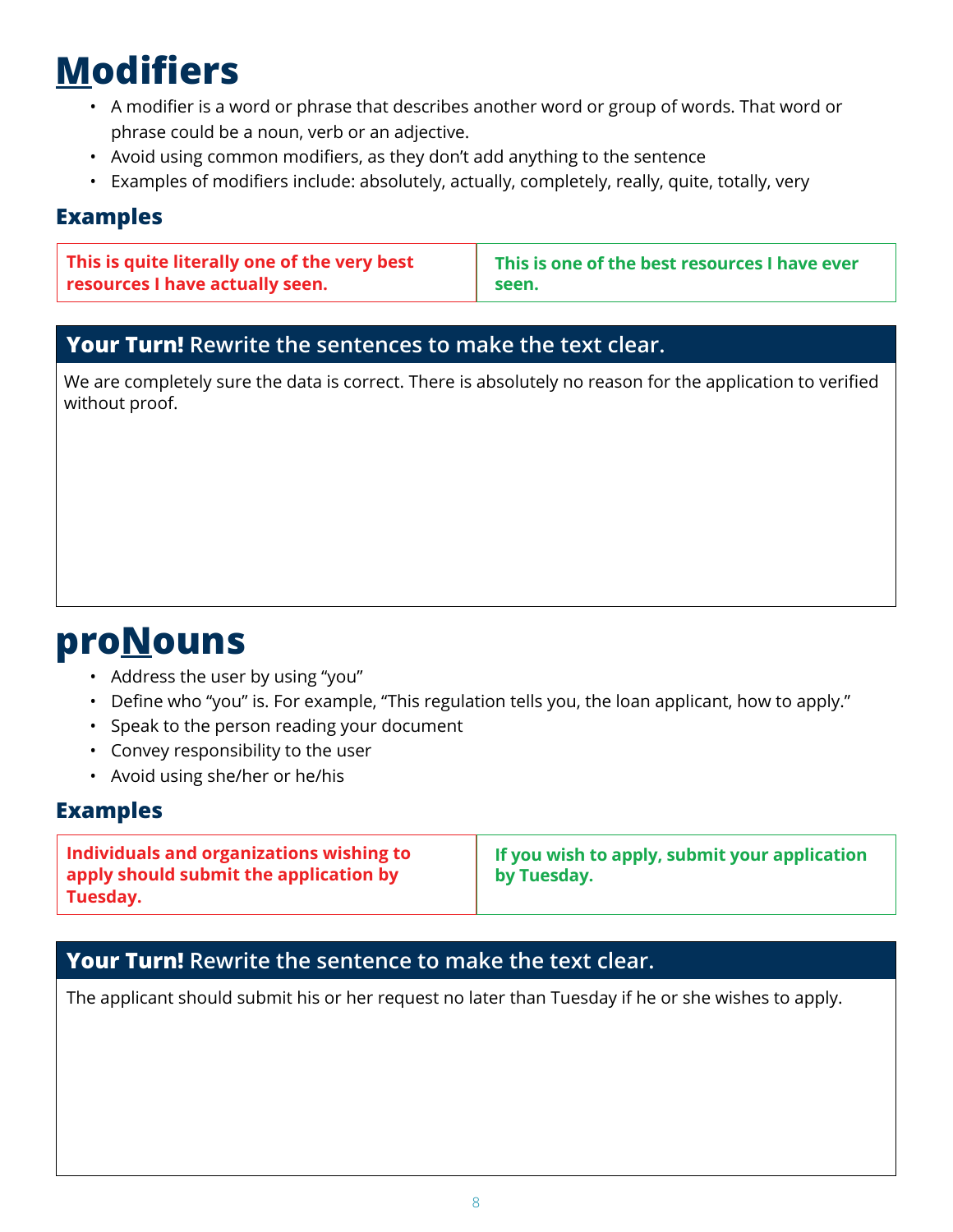# **Omit Detail**

- Organizational information is more important to you and less important to the user.
- Move organization information to the end or footer

### **Prepositions**

• Avoid using prepositions (of, to, on)

### **Examples**

| At this point in time     | <b>Now</b>     |
|---------------------------|----------------|
| <b>On a monthly basis</b> | <b>Monthly</b> |

#### **Your Turn! Rewrite the sentence to make the text clear.**

At this point in time, our organization meets with the state government on a monthly basis.

### **Questions**

- Avoid FAQs
- Well-written documents do not need FAQs to answer user questions.

### **Redundancy**

• Omit redundant words

| We worked together on a joint project to   | We worked together to improve health |
|--------------------------------------------|--------------------------------------|
| improve accessibility of health resources. | accessibility.                       |
|                                            |                                      |

#### **Your Turn! Rewrite the sentence to make the text clear.**

She independently created a program by herself without the help of others.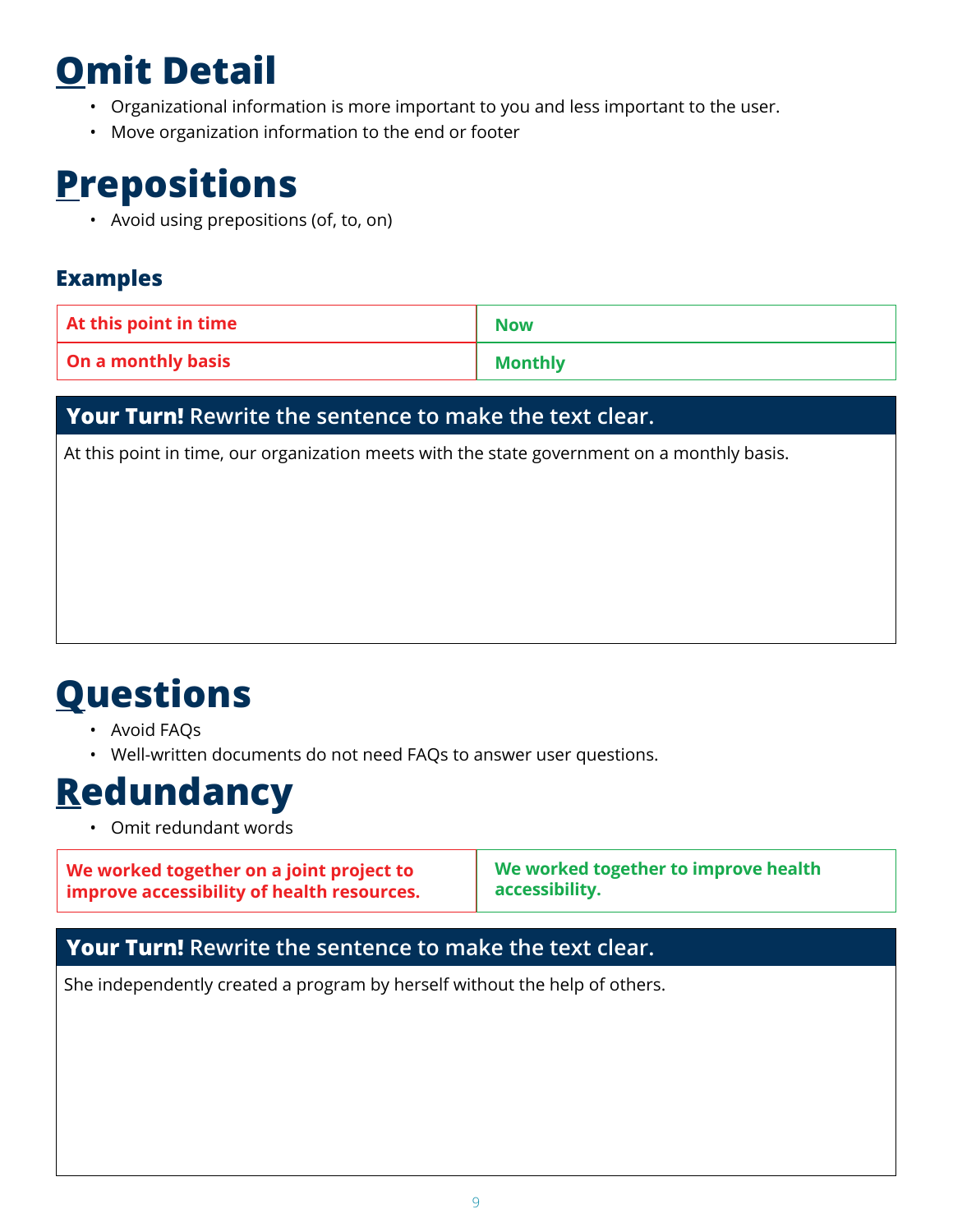### **Short Sentences**

- Limit each sentence to one idea
- Break up complex sentences into two or more sentences.

### **Tables**

- Tables make complex material easier to understand
- Utilize 'if then' tables to break up information

| If:                                                                              | and:                           | then the percentage of the<br>deduction is:             |
|----------------------------------------------------------------------------------|--------------------------------|---------------------------------------------------------|
| a tribe requests an increase in<br>the deduction through a tribal<br>resolution  | they send us a written request | the percentage requested by the<br>tribe                |
| an authorized tribal representa-<br>tive requests a decrease in the<br>deduction | we approve the decrease        | the percentage requested, with a<br>one percent minimum |

### **Universal Design**

- Things designed should be available to as many people as possible.
- Create things with a wide range of audiences in mind.

### **Verbs**

- Avoid hidden verbs. These are verbs converted into nouns.
- These include words that end with -ment, -tion, -sion, and -ance

| Undertake a calculation               | calculate                          |
|---------------------------------------|------------------------------------|
| The production of accurate statistics | Accurate statistics were produced. |

### **Your Turn! Rewrite the sentence to make the text clear.**

A thorough investigation of the application was sent for an analysis.

### **Whitelist**

- For common words and phrases that cannot be shortened, these phrases can be whitelisted.
- For example, intellectual and developmental disabilities is a long phrase, however there is not a plain language alternative. In a readability test, use IDD.